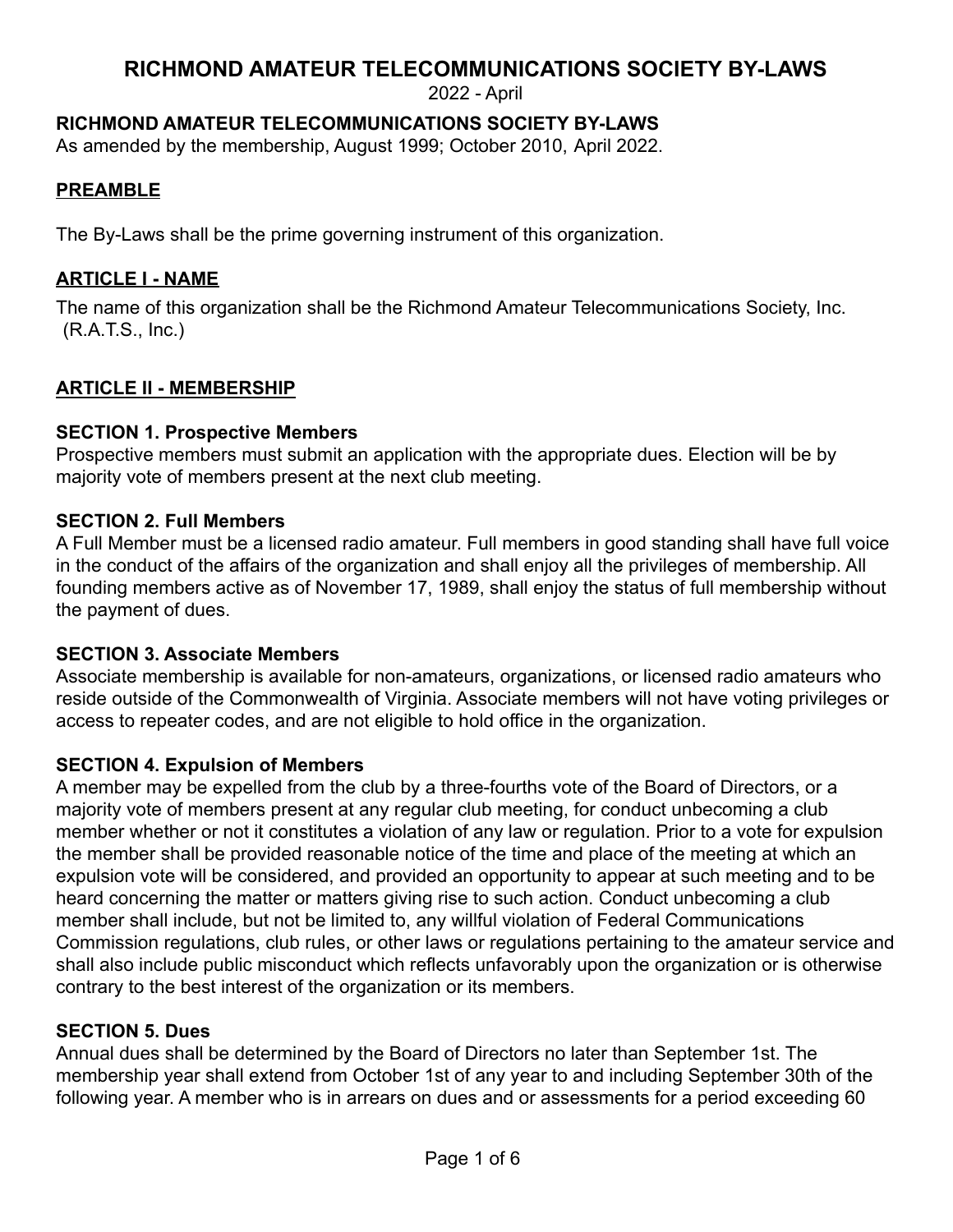2022 - April

days shall be deemed to have voluntarily relinquished membership and can renew membership through subsequent payment of the annual dues in full within a reasonable time and thereafter shall apply for reinstatement in the same manner as a new member. The Board of Directors shall have discretion to determine what constitutes reasonable time.

#### **SECTION 6. Special Assessments**

Upon recommendation by the Board of Directors, any special assessment must be approved by a two-thirds ballot vote of the members casting ballots, with absentee ballots being accepted. Associate members are exempt from special assessments.

#### **SECTION 7. Repeater Control Operators**

A Repeater Control Operator shall conform to FCC and club rules. A Repeater Control Operator must be a club member in good standing, be appointed by the Technical Committee and approved by the Board of Directors.

## **ARTICLE III - MEETINGS**

#### **SECTION 1. Annual Meetings**

An annual business meeting shall be held at a time determined by the Board of Directors at such place (physical location or by electronic means) as is provided in the notice of the meeting which shall be given in writing or by electronic means no less than 10 nor more than 60 days before the date of the meeting. If the meeting is for the purpose of acting on an amendment to the articles of incorporation, a plan of merger or proposed sale of substantially all of the assets of the organization, or the dissolution of the corporation, notice shall be given not less than 25 nor more than 60 days before the meeting. A member entitled to vote may vote in person or by proxy or by electronic means, which becomes effective when received by the secretary.

#### **SECTION 2. Regular Meetings**

Regular meetings of the members of the Society shall be held in accordance with a schedule adopted by the Board of Directors and published in the newsletter, at which meetings any business of the Society may be conducted except such business as requires formal notice pursuant to Virginia law, including the election of directors and the matters mentioned in the preceding section of this article.

#### **SECTION 3. Special Meetings**

Special business meetings may be held on call of the Board or president or by members having not less than ten percent of the votes entitled to be cast at such meeting and the notice of such meeting shall specify the purpose for which the meeting is called. Such notice shall be given either personally or by mail, not less than 10 nor more than 60 days before the date of the meeting to each member entitled to vote.

## **SECTION 4. Quorum for Meetings of Members**

A quorum shall consist of members in person or by proxy holding not less than one-tenth of the votes entitled to be cast at the meeting. Once a member is present at a meeting the member shall be deemed present for quorum purposes for the remainder of the meeting.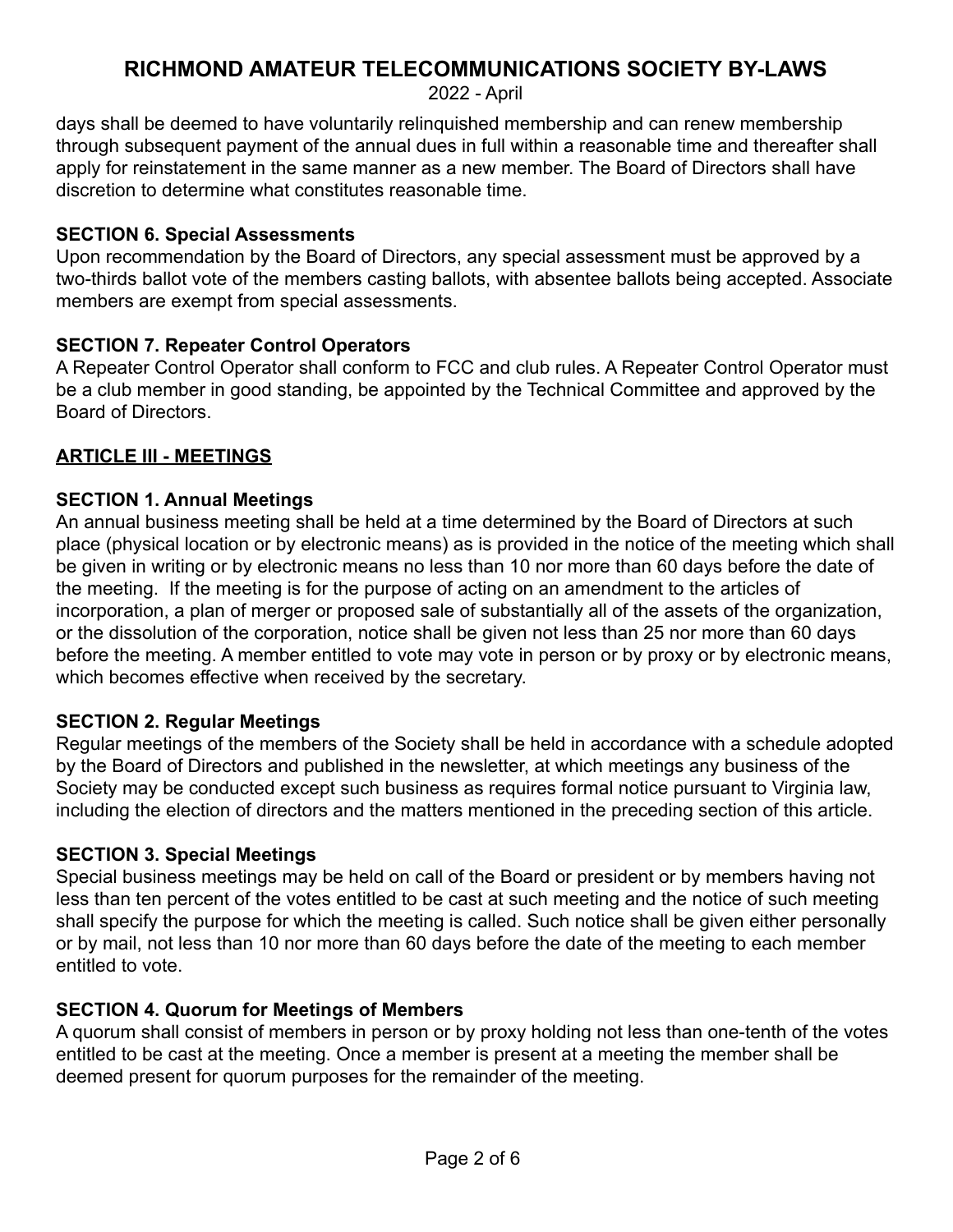2022 - April

## **SECTION 5. Electronic Meetings**

Membership meetings may be conducted wholly using electronic means provided by the club. Additionally, during meetings that take place face-to-face in a central location, members who are not present are entitled to participate via electronic means provided by the club*.*

## **ARTICLE IV - BOARD OF DIRECTORS**

#### **SECTION 1. Board of Directors**

The Board of Directors shall exercise all corporate powers and manage all business either directly or through officers selected to execute the responsibilities and duties assigned to them. The Board shall consist of the four elected officers and not less than three nor more than seven other members, the number to be determined by the Board of Directors to be effective with the next regular election following the adoption of these bylaws and to continue annually thereafter unless subsequently changed by action of the Board effective at the next subsequent election.

## **SECTION 2. Officers**

The officers of the organization shall be President, a Vice-President, a Secretary and a Treasurer.

- 1) President Shall preside at meetings of the club, make appointments to committees, and be responsible for operation of the organization.
- 2) Vice President Shall assume the duties of the President when he/she is absent and assist the President in the affairs of the club. Should the Presidency become vacant, the Vice President shall complete the unexpired term of the office of the President.
- 3) Secretary Shall maintain the official membership roster, inform the new members of their rights and privileges, and keep such minutes of meetings as deemed necessary.
- 4) Treasurer Shall accept, and deposit in the club accounts, all moneys collected by the club, make disbursements as authorized, and keep a record of the financial status of the club according to club established financial and accounting procedures.

#### **SECTION 3. Term of Office**

Directors and officers shall serve for terms of two years, staggered so as to provide continuity insofar as is practical. The Board shall determine the manner of providing for one year terms where appropriate to effect this objective. The president and vice-president shall serve for the same term and the treasurer and secretary shall serve the same term with two such officers being elected each year. In the event of a vacancy in any position the Board shall fill same until the next general election for that position. All directors and officers shall serve until their successors election becomes effective, or their position is abolished.

The officer provision shall be effective with the next regular election following the adoption of these by-laws by electing the treasurer and secretary for an initial one year term.

#### **SECTION 4. Procedure for Election**

1) The Nominating committee is to be appointed by the Board of Directors annually, and shall consist of no less than three (3) Full Members in good standing. The committee will be charged with making nominations by the regular meeting in the month of June. Nominations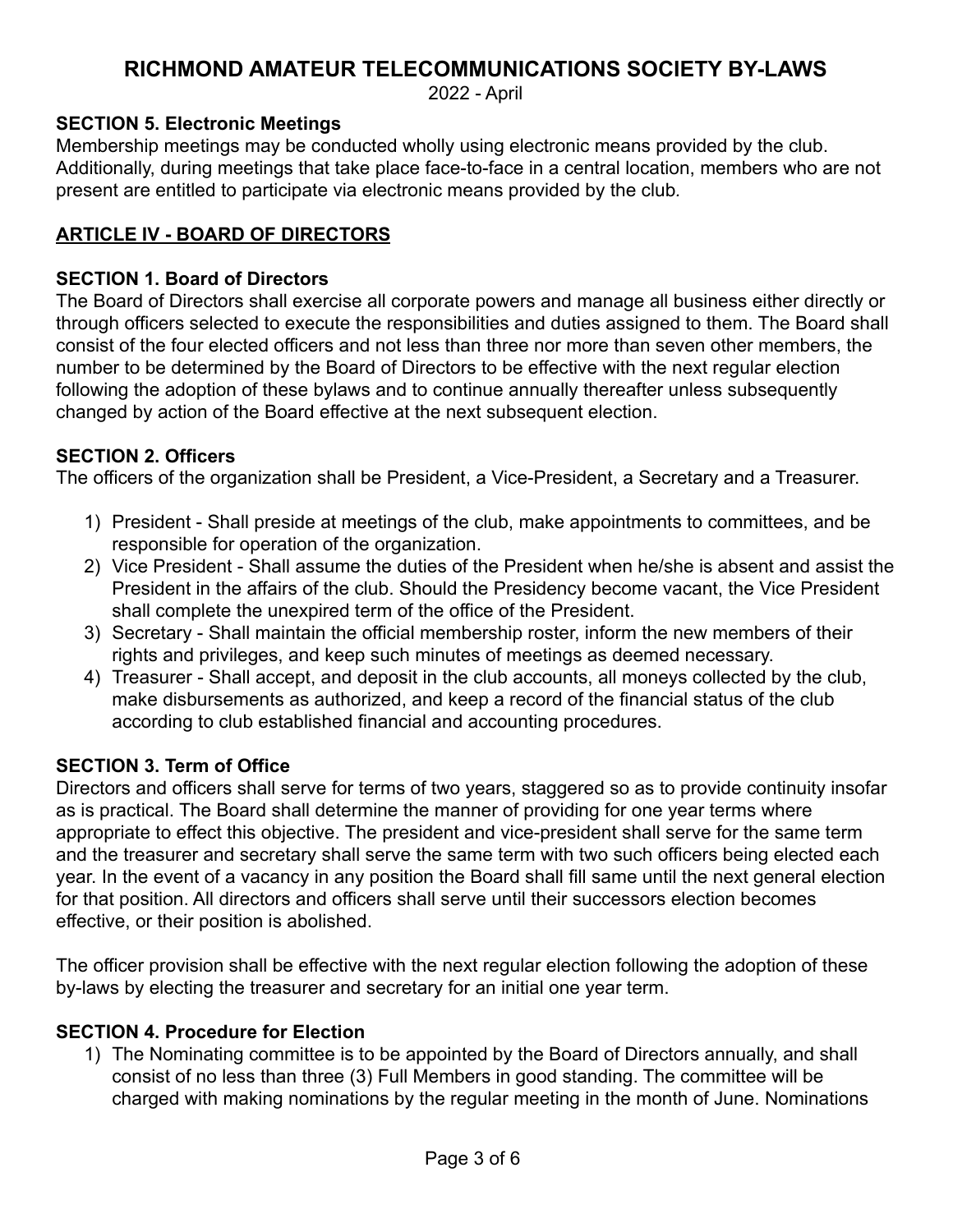2022 - April

will be accepted from the floor at that time. The Nominating Committee will obtain autobiographical sketches from all nominees, which will then be published without modification in July. No other information on the nominees, other than that submitted by the Nominating Committee, shall be published in July.

- 2) Elections shall be by a secret ballot vote of the membership, with absentee ballots being accepted. Ballots shall be collected and counted by the nominating committee. A simple majority of votes shall determine the winner of the election.
- 3) The following election schedule will govern the nomination and election of club officers: June - Acceptance of nominating committee recommendations, and nominations accepted from the floor.

July - Secret ballot and autobiography distributed to each Full Member in good standing. August - Ballots due in by start of the meeting with results announced during the meeting.

Board of Directors to be duly installed during the next membership meeting.

## **SECTION 5. Resignation of Directors**

A director may resign at any time by delivering written notice to the Board of Directors, its chairman, the president, or the secretary, and a resignation is effective when the notice is delivered unless the notice specifies a later effective date.

## **SECTION 6. Removal of Directors and Officers**

The members may remove a director or officer with cause only at a meeting called for the purpose of removal and the meeting notice shall state that the purpose of the meeting is removal of the director or officer. An officer may be removed by the Board of Directors, with or without cause, at any regular meeting thereof provided notice of the meeting so called shall state the intent to remove the officer. All outgoing Officers and Directors shall surrender to their successors all records and materials pertaining to that office.

## **SECTION 7. Meetings of Board**

Regular meetings of the Board shall be held at such time as may be determined by the Board. Special meetings shall be held upon notice, which need not describe the purpose of the special meeting except as otherwise provided herein. A director may waive any notice in writing, signed by the director and filed with the minutes of the meeting. A director's attendance at any meeting waives any required notice to him unless his attendance is solely for purposes of objecting to the meeting, and such objection is promptly stated upon his arrival.

## **SECTION 8. Quorum and Voting by Directors**

A quorum of the Board shall consist of a majority of the prescribed number of directors and if a quorum is present when a vote is taken the affirmative vote of a majority of the directors present is the act of the Board of Directors.

## **ARTICLE V - STANDING COMMITTEES**

# **SECTION 1. Technical Committee**

1) A standing Technical Committee may be established.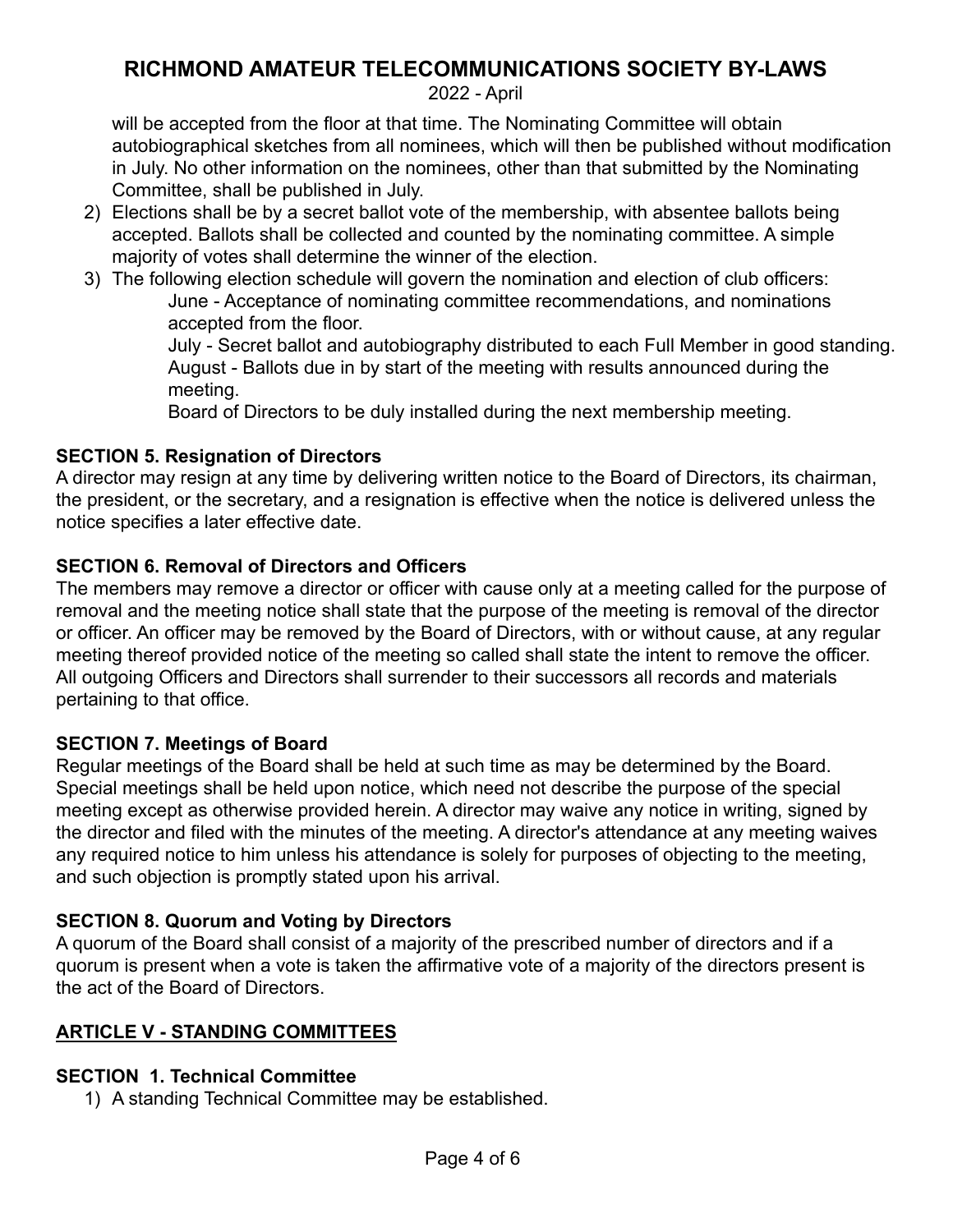2022 - April

- a) The Technical Committee shall be composed of Full Members in good standing. The Chairman of the committee shall be recommended by the President and approved by the Board of Directors. The other members of the Technical Committee shall be recommended by the Chairman and approved by the Board of Directors.
- b) The repeater trustee shall be selected by the Board of Directors and be a member of the Technical Committee.
- 2) The Technical Committee shall be responsible for the purchase, maintenance, implementation, and installation of all transmitting, receiving and testing equipment owned by the club as approved by the Board of Directors.
- 3) The Technical Committee shall be responsible for the exploration and resolution of interference problems and misuse of the club's equipment.

# **SECTION 2. Social Committee**

- 1) A standing Social Committee may be established.
	- a) The committee shall be composed of up to five (5) club members in good standing. The Chairman of the committee shall be recommended by the President and approved by the Board of Directors. The other members of the committee shall be appointed by the Chairman.
- 2) The Social Committee shall be responsible for the planning and implementation of social functions as approved by the Board of Directors.

# **SECTION 3. Program Committee**

- 1) A standing Program Committee may be established.
	- a) The committee shall be composed of up to five (5) club members in good standing. The Chairman of the committee shall be recommended by the President and approved by the Board of Directors. The other members of the committee shall be appointed by the Chairman.
- 2) The Program Committee shall be responsible for the coordination and procurement of speakers and/or programs for each meeting.

# **SECTION 4. Public Relations Committee**

- 1) A standing Public Relations Committee may be established.
	- a) The committee shall be composed of up to five (5) club members in good standing. The Chairman of the committee shall be recommended by the President and approved by the Board of Directors. The other members of the committee shall be appointed by the Chairman.
- 2) The Public Relations committee shall be responsible for the collection, dissemination, and distribution of information pertaining to amateur radio as deemed/set by the Board of Directors.